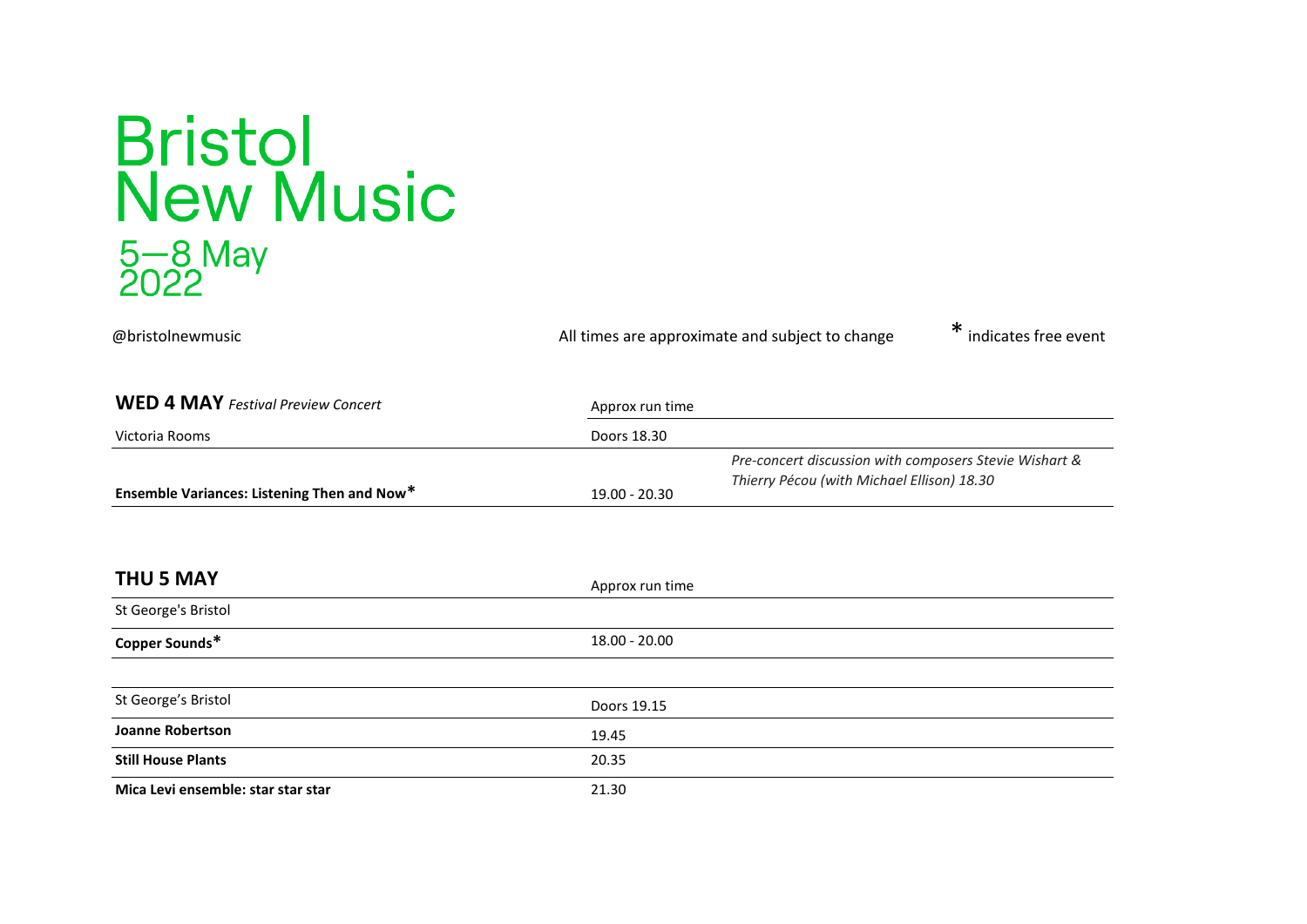| FRI 6 MAY                        | Approx run time |                                            |
|----------------------------------|-----------------|--------------------------------------------|
| St George's Bristol              |                 |                                            |
| Copper Sounds*                   | $11.00 - 20.00$ |                                            |
|                                  |                 |                                            |
| <b>The Galleries</b>             |                 |                                            |
| <b>Verity Standon: polyphony</b> | 12.30 - 20.00   |                                            |
|                                  |                 |                                            |
| Victoria Rooms.                  | Doors 13.00     |                                            |
| Ligeti Quartet*                  | $13.15 - 14.00$ |                                            |
|                                  |                 |                                            |
| St Mary Redcliffe Church         | Doors 18.30     |                                            |
| <b>Ellen Arkbro</b>              | $19.00 - 19.50$ | Strictly no late entry                     |
|                                  |                 |                                            |
| Arnolfini                        | Doors 20.00     |                                            |
| <b>Tara Clerkin Trio</b>         | 20.15           |                                            |
| Coby Sey + LCO                   | 21.15           |                                            |
| <b>Beatrice Dillon</b>           | 22.15           |                                            |
|                                  |                 |                                            |
| Victoria Rooms                   | Doors 20.30     |                                            |
| <b>Ligeti Quartet</b>            | 20.45 - 21.45   | Strictly no late entry. Booking essential. |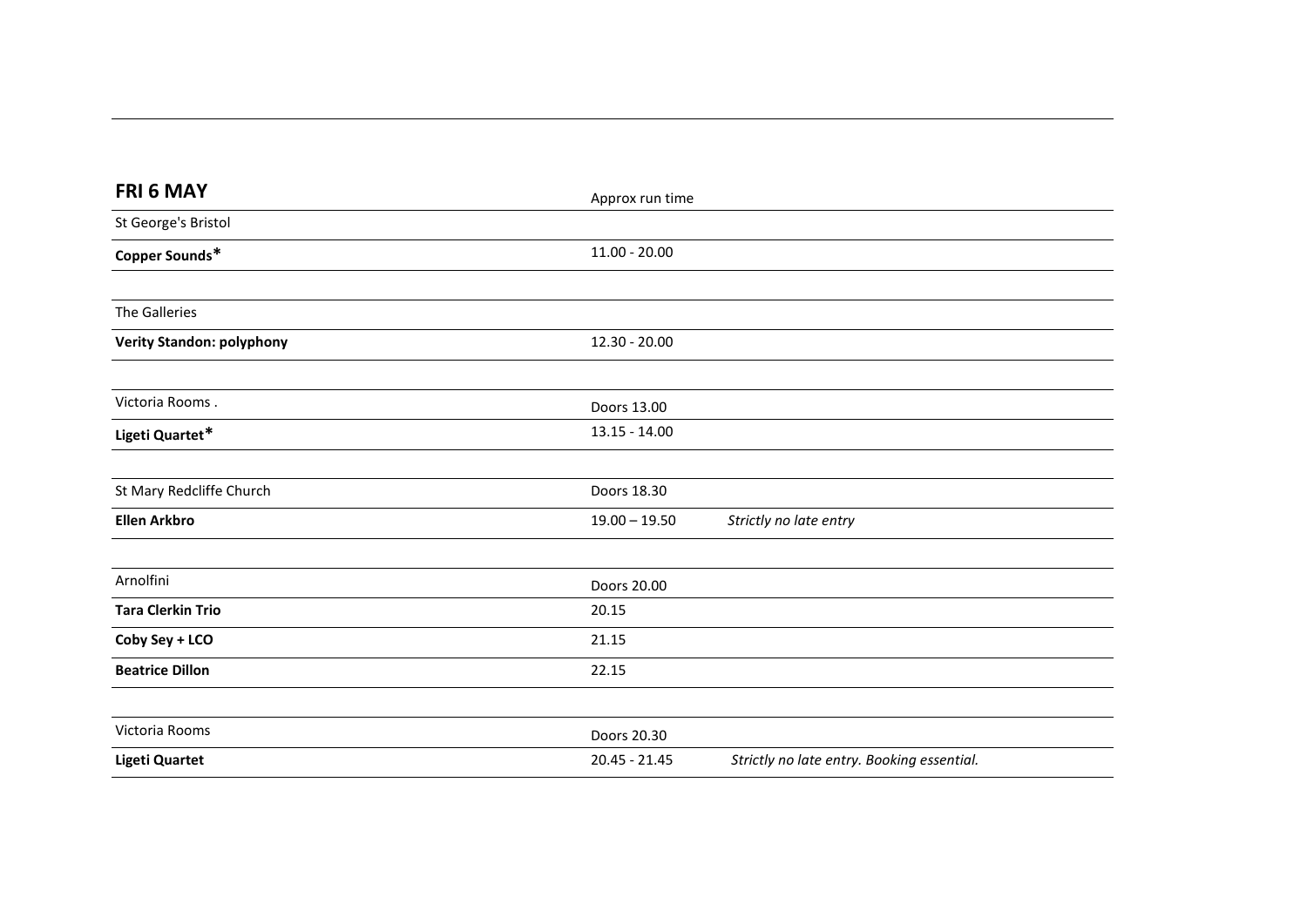## **FRI 6 MAY**

|                                                    | Approx run time |
|----------------------------------------------------|-----------------|
| <b>Strange Brew</b><br>$\overbrace{\hspace{25mm}}$ | Doors 22.30     |
| Jabu                                               | 23.20           |
| <b>No Home</b>                                     | 00.10           |
| <b>DJ Marcelle</b>                                 | 01.00           |

| <b>SAT 7 MAY</b>                                   | Approx run time |                                                                                                              |
|----------------------------------------------------|-----------------|--------------------------------------------------------------------------------------------------------------|
| Greenbank Ave. East & West, Easton, BS5 6EU        |                 |                                                                                                              |
| Áine O'Dwyer: Song of Place*                       | 11.00           |                                                                                                              |
|                                                    |                 |                                                                                                              |
| Arnolfini                                          |                 |                                                                                                              |
| Shirley Pegna: Earth Din*                          | $11.00 - 18.00$ |                                                                                                              |
|                                                    |                 |                                                                                                              |
| Vaults of Clifton Suspension Bridge                |                 |                                                                                                              |
| <b>Kelly Jayne Jones</b>                           | 12.00 - 18.00   | Performances on the hour. Strictly no late entry. Not<br>included in Festival / Day Pass. Booking essential. |
|                                                    |                 |                                                                                                              |
| Victoria Rooms                                     |                 |                                                                                                              |
| Bristol University Student Concert (fringe event)* | 12.00           |                                                                                                              |
| The Galleries                                      |                 |                                                                                                              |
| <b>Verity Standon: polyphony</b>                   | 12.30 - 20.00   |                                                                                                              |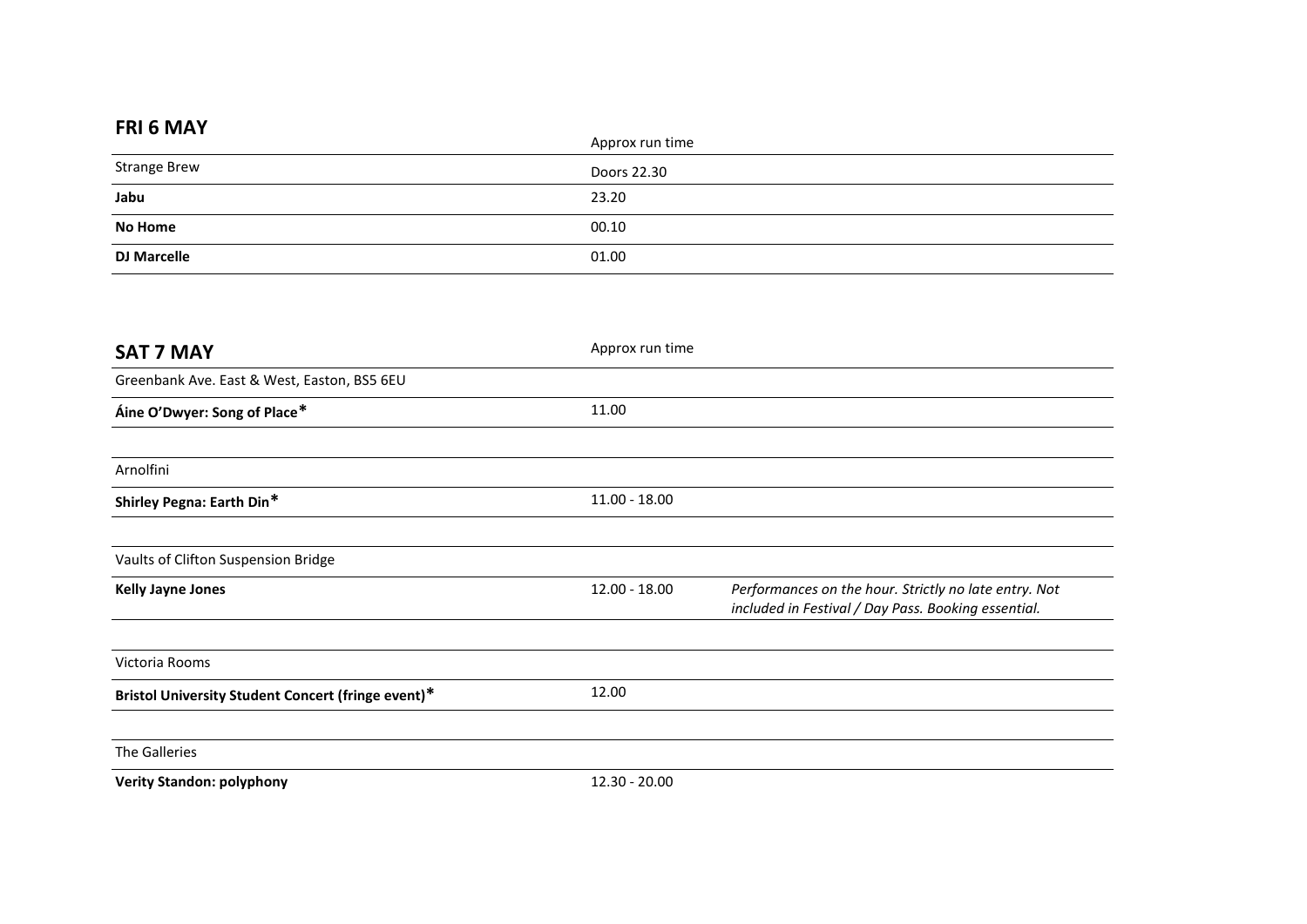| <b>SAT 7 MAY</b>                                                                   | Approx run time |                  |  |
|------------------------------------------------------------------------------------|-----------------|------------------|--|
| St George's Bristol                                                                |                 |                  |  |
| Copper Sounds*                                                                     | $13.00 - 20.00$ |                  |  |
|                                                                                    |                 |                  |  |
| Arnolfini                                                                          |                 |                  |  |
| <b>Shirley Pegna, Dominic Lash and Angharad Davies</b><br>(Earth Din performance)* | 16.00           | Limited capacity |  |
|                                                                                    |                 |                  |  |
| Arnolfini                                                                          | Doors 16.30     |                  |  |
| <b>Angel Bat Dawid</b>                                                             | $17.00 - 17.50$ |                  |  |
|                                                                                    |                 |                  |  |
| Arnolfini                                                                          |                 |                  |  |
| <b>Shirley Pegna, Dominic Lash and Angharad Davies</b><br>(Earth Din performance)* | 18.15           | Limited capacity |  |
|                                                                                    |                 |                  |  |
| St George's Bristol                                                                | Doors 18.30     |                  |  |
| <b>Wojciech Rusin</b>                                                              | 19.00           |                  |  |
| <b>Hezarfen Ensemble</b>                                                           | 19.55           |                  |  |
|                                                                                    |                 |                  |  |
| Arnolfini                                                                          | Doors 20.00     |                  |  |
| <b>Viridian Ensemble</b>                                                           | 20.30           |                  |  |
| <b>Marina Herlop</b>                                                               | 21.15           |                  |  |
| <b>Bendik Giske</b>                                                                | 22.15           |                  |  |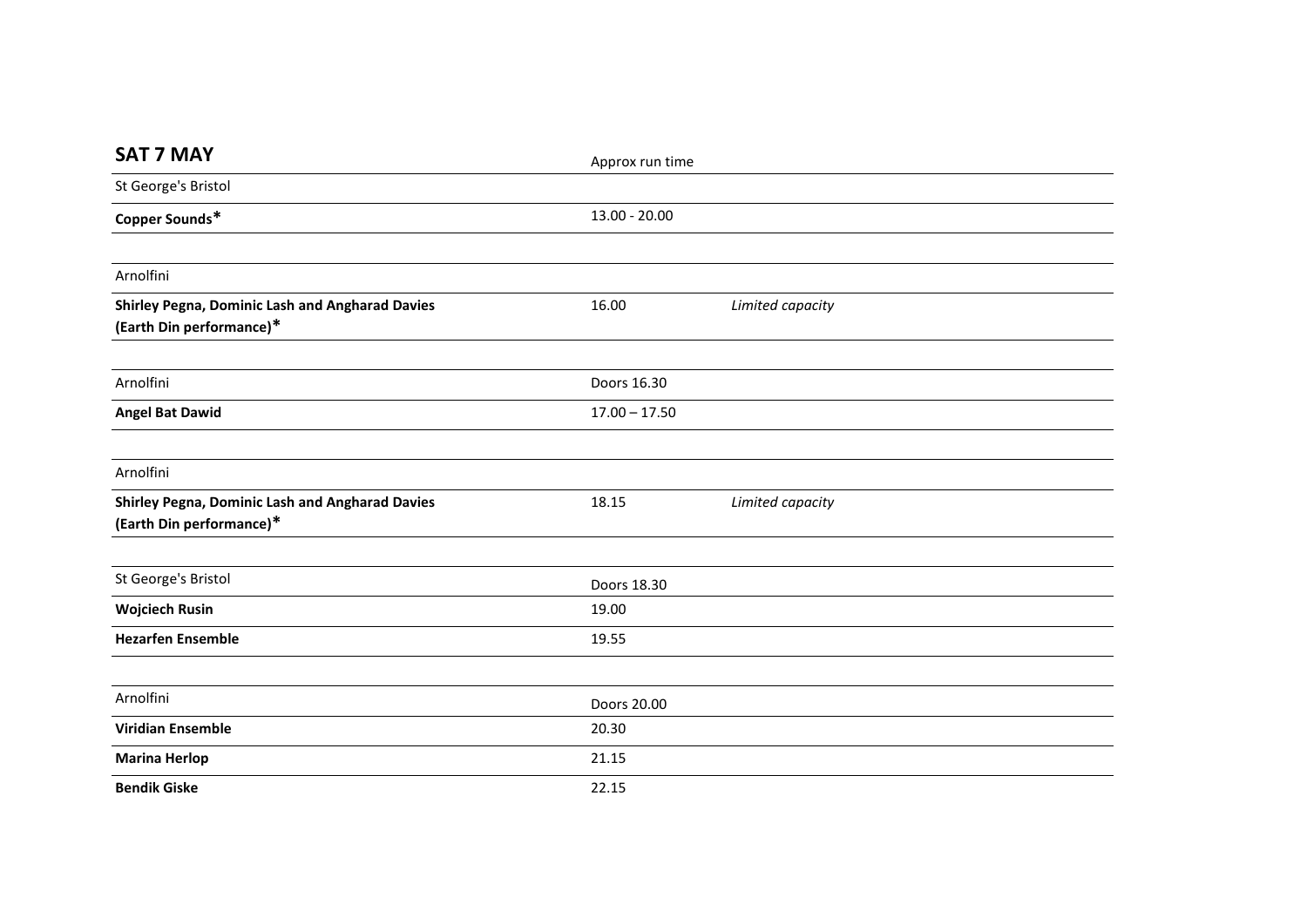| <b>SAT 7 MAY</b>    | Approx run time |
|---------------------|-----------------|
| <b>Strange Brew</b> | Doors 22.30     |
| <b>Birthmark</b>    | 23.00           |
| <b>Helena Celle</b> | 23.50           |
| Harrga              | 00.45           |
| <b>DJ Proteus</b>   | 01.30           |

| <b>SUN 8 MAY</b>                  | Approx run time |  |
|-----------------------------------|-----------------|--|
| Arnolfini                         |                 |  |
| Shirley Pegna: Earth Din*         | $11.00 - 18.00$ |  |
|                                   |                 |  |
| The Galleries                     |                 |  |
| <b>Verity Standon: polyphony</b>  | $12.30 - 20.00$ |  |
|                                   |                 |  |
| Victoria Rooms                    | Doors 11.45     |  |
| Distance and Time (fringe event)* | 12.00 - 14.00   |  |
|                                   |                 |  |
| St George's Bristol               |                 |  |
| Copper Sounds*                    | $13.00 - 20.00$ |  |